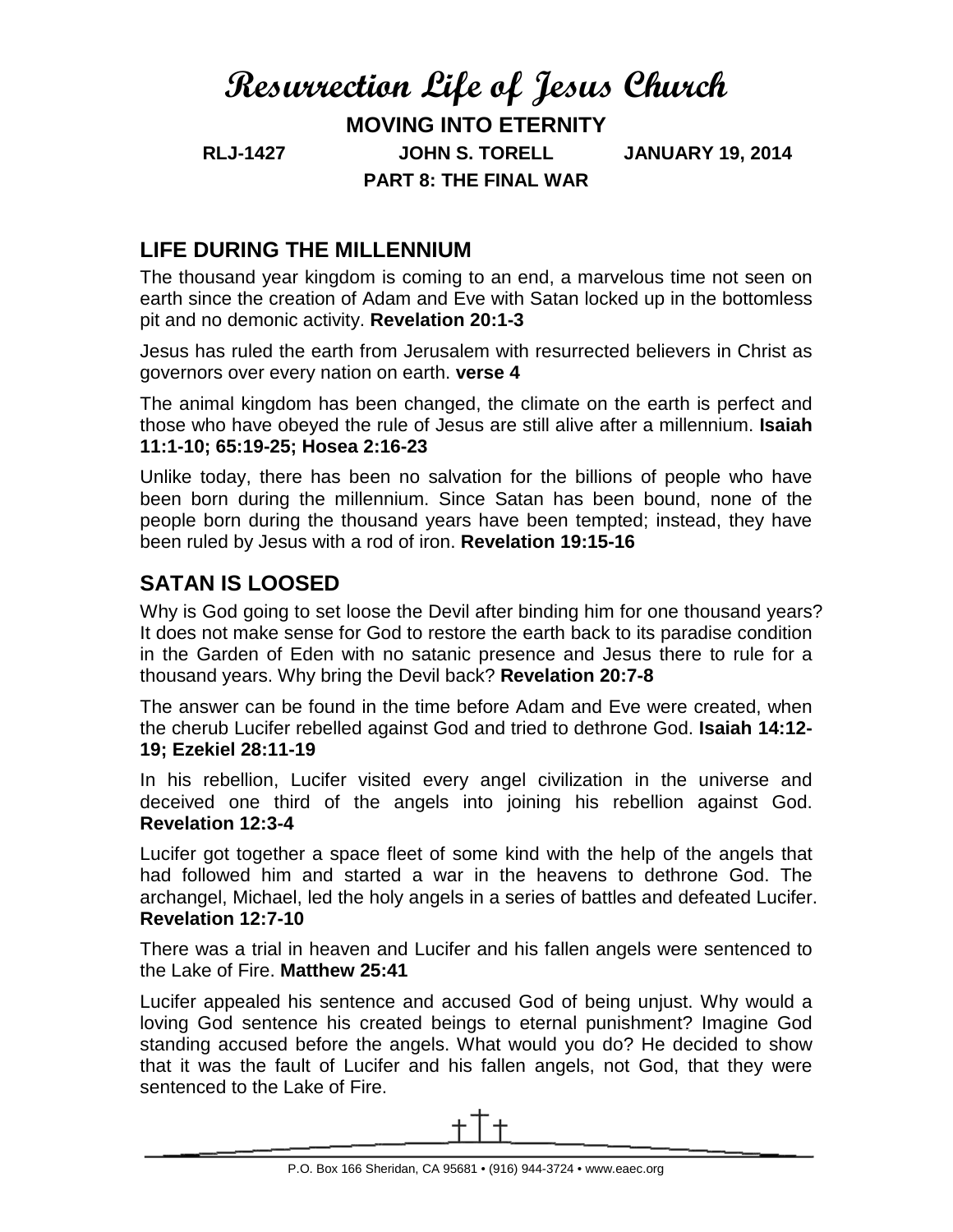To prove His righteousness, God created Adam and Eve and put them in the Garden of Eden where they could be tempted by Lucifer. **Genesis 2:15-17**

Lucifer eventually deceived Eve, who in turn deceived Adam. **Genesis 3:1-7**

In one calculated move by Satan, mankind became a fallen race with an automatic sentence to the Lake of Fire. Lucifer thought he had won but didn't know that God had a plan to redeem the human race by sending Jesus to make atonement for mankind at the cross. **1 Corinthians 2:7-8**

It was at the cross that God proved to Lucifer and all angels that He is righteous and it is the fault of the individual who rebels and is condemned to eternal punishment. **Romans 3:20-26**

According to the legal ruling at Lucifer's trial, every human being must be tempted and make a choice between God or Satan. **Luke 22:31**

The people born during the thousand years kingdom cannot be saved; they will have to wait until Satan is loosed from the bottomless pit when they will get one chance just like the fallen angels did when Lucifer deceived them. Every person born during the millennium will have to make a decision to accept Jesus as their Lord and Savior and be saved, or follow Lucifer and be damned to the Lake of Fire. **Revelation 20:8; 1 Peter 5:8-9**

The majority of the people who have lived in paradise under the direct rule of Jesus will believe the colorful lies of the Devil and forever damn themselves.

### **THE FINAL WAR**

The final war is mentioned in one short verse in the Book of Revelation. **Revelation 20:9**

God gave an extensive revelation about this war to the prophet Ezekiel some 500 years before Christ. God wants us to know about this war, especially the generation living during the millennium, to know what they will have to face and whose side they want to be on.

There are only two places in the Bible where we are told about Gog and Magog is in the books of Ezekiel and Revelation and it also details how this war is going to be fought:

- 1. At the end of the Antichrist reign, Jesus will come back and gather all the children of Israel who have not taken the mark of the beast and bring them back to the land of Canaan. **Ezekiel 37:21-28**
- 2. Gog is a demon ruler (archon) that will lead the attack upon the nation of Israel during the millennium. **Ezekiel 38:1-9**
- 3. God told Ezekiel that the land of Israel has been restored, the crops are bountiful, the cities have no fortifications and the people live in peace. **verses 10-12**
- 4. The war will not go well for Satan's army. **verses 13-23**
- 5. There will be a great slaughter of the soldiers in Satan's army. **Ezekiel 39:1-8**